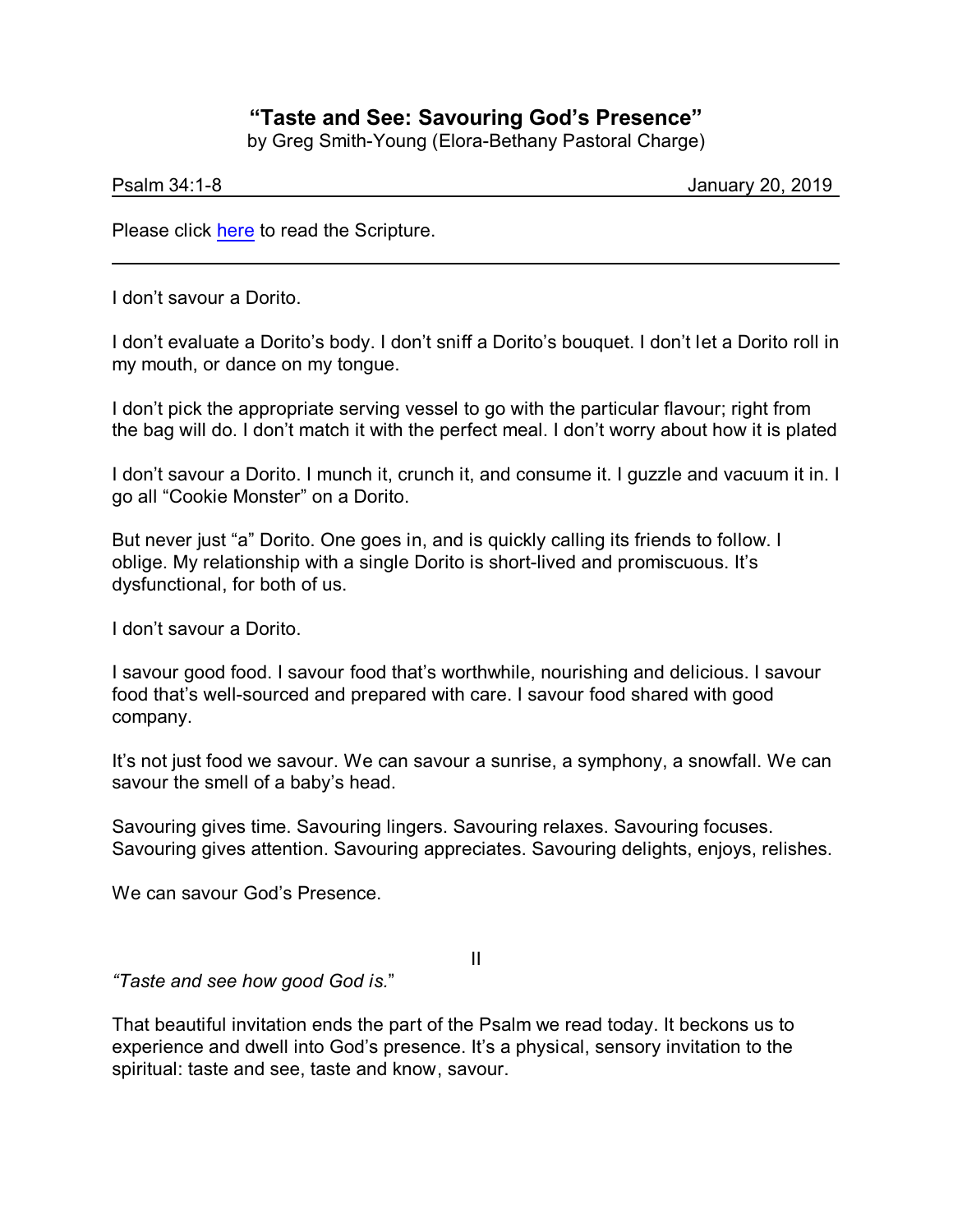The Psalm-singer might have been King David, $1$  and it could be anyone. It can be us. They have been stuck in hardship and suffering, terror and trouble, shame and danger. They have cried out — trusting faith cries to God. God heard them! They have experienced God's rescue, God's deliverance, God's salvation.

## *"Taste and see how good GOD is.*"

This is very important. Experiencing God is not simply having a sense of an unphysical presence. Things in the physical world can deceive us. Same with the spiritual. What did Scrooge say when encountered by Marley's ghost? The ghost asks why Scrooge doesn't trust his senses. *"Because,"* said Scrooge, *"a little thing affects them. You may be an undigested bit of beef, a blot of mustard, a crumb of cheese, a fragment of* underdone potato.<sup>"2</sup> A spiritual experience can be deceptive, or worse. So we need to discern: is it the presence of God I'm experiencing?

First, look at what God does. God delivers, rescues, and saves. This is the One told of in the Bible. If what we experience is leading us away from the Scriptures' witness to God, then it is not God we are experiencing.

Second, depend on each other. We need each other to figure this out. The Psalm sings: *"Magnify the Lord with me! Together let us lift his name up high!"* God gives us each other. Yes, we experience God personally, and it might be when we are alone. Still, we need each other to figure out what God is saying to us.

That's important, but back to the invitation. *"Taste and see how good God is.*" Find your refuge in God who delivers, rescues and saves. Know you are held by God. Your life comes from God. You can rest in God. God delights to be with you. Savour God's Presence. *"Taste and see how good God is.*"

III

Let me introduce you to someone. His name was Nicolas Herman, but he came be called Brother Lawrence. He lived over three hundred years ago in France. He was born in poverty, had little education, worked as a soldier, then a servant. Then he became a lay brother in a monastery in Paris. Like the monks, lay brothers took vows, lived and worked in the monastery, but they focussed on the less "religious" things, the

The traditional superscription credits this psalm to David, "when he pretended to be crazy before Abimelech, who banished him so that he left." However, there are significant problems with this attribution. See Water Brueggemann and William H. Bellinger, Jr., Psalms, New Cambridge Bible Commentary (New York: Cambridge University Press, 2014), 170f and Ellen T. Charry, Psalms 1-50 (Grand Rapids: Brazos, 2015), 180f.

<sup>&</sup>lt;sup>2</sup> Charles Dickens, The Annotated Christmas Carol, Michael Patrick Hearn, ed., (New York: W. W. Norton and Company, 1976, 2004), 40f.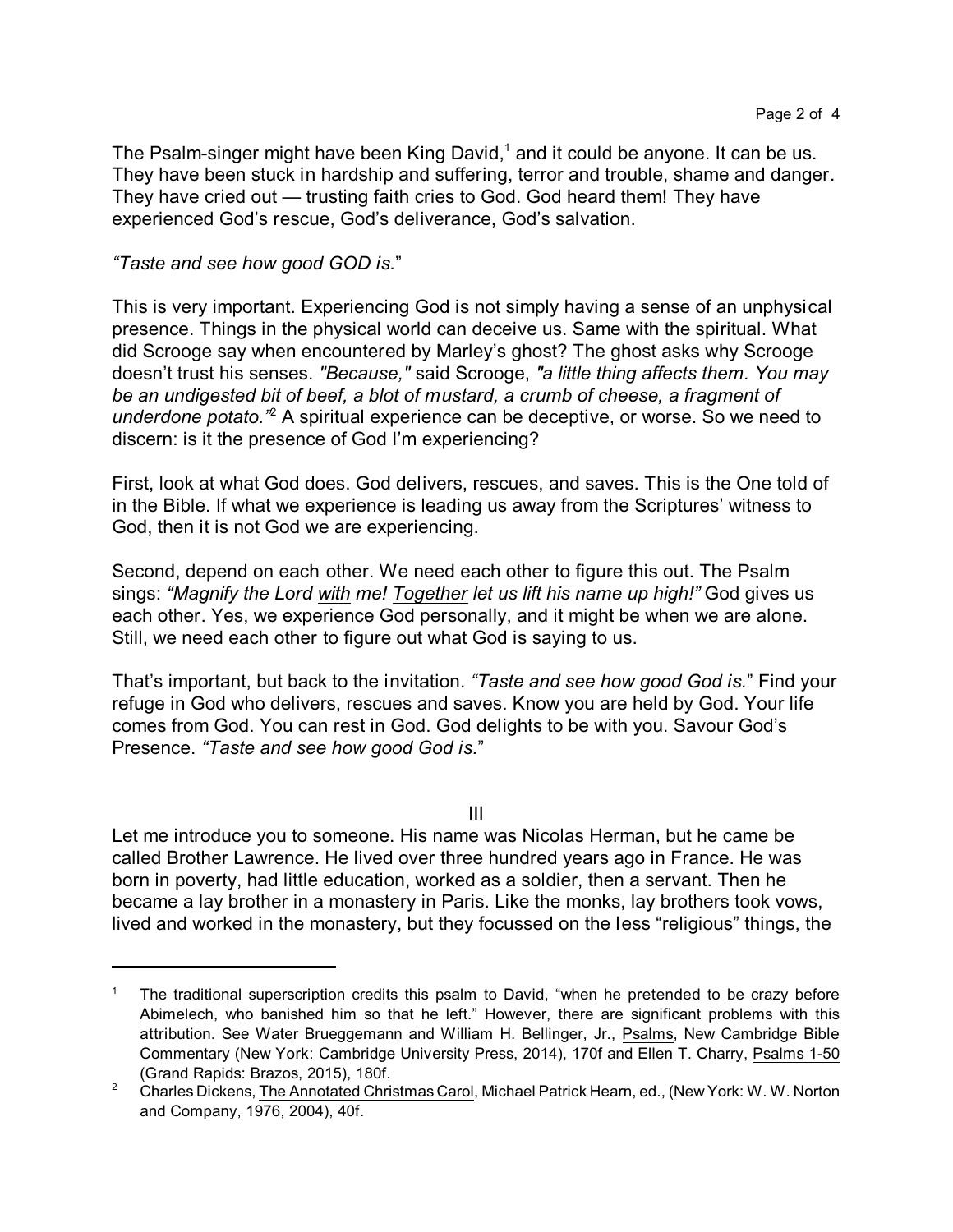day-to-day tasks that kept the place running. Lawrence worked in the kitchen. Later, he made shoes. His work was very ordinary.

People noticed Brother Lawrence. They noticed he lived every day constantly alive to God's Presence. People came or wrote to him for wisdom. After he died, they gathered his teachings and letters. This collection, The Practice of the Presence of God, is a  $classic.<sup>3</sup>$ 

What was his secret to practising the Presence of God?

He just did it.

Stitching shoes or stirring a pot, he just did it.

Lawrence didn't have special knowledge. He didn't develop a series of steps.<sup>4</sup> Private retreats didn't work for him.<sup>5</sup> Living alive to God's Presence is available to anyone, everywhere. Where did Lawrence practice it? In a kitchen and at a cobbler's bench.

Listen to something he wrote in a letter:

*I gave up all the devotions and prayers that were not required* [for a lay brother]*, and I devoted myself exclusively to remaining always in [God's] holy presence. I keep myself in his presence by simple attentiveness and a general loving awareness of God . . . a quiet and secret conversation of the soul with God that is lasting.*<sup>6</sup>

Again, he just did it! He stayed aware, and available, and attentive to God. He savoured God's Presence.

Listen to some more:

*My most typical approach is this simple attentiveness and general loving awareness of God, from which I derive greater sweetness and satisfaction than an infant receives from his mother's breast. Therefore, if I may dare use the expression, I would gladly call this state the 'breasts of God,' because of the indescribable sweetness I taste and experience there.*<sup>7</sup>

<sup>&</sup>lt;sup>3</sup> Brother Lawrence's has been called a "methodless method." Conrad De Meester, Writings and Conversations on the Practice of the Presence of God., trans. Salvatore Sciurba (Washington, DC: ICS Publications, 1994, 2015).

<sup>4</sup> Ibid, xxxvii.

 $5$  Before entering the monastery, he attempted life as a hermit.

<sup>6</sup> Ibid, 57.

<sup>7</sup> Ibid, 58. This imagery was inspired by Song of Songs 8:1 (see note 9 in Meester).